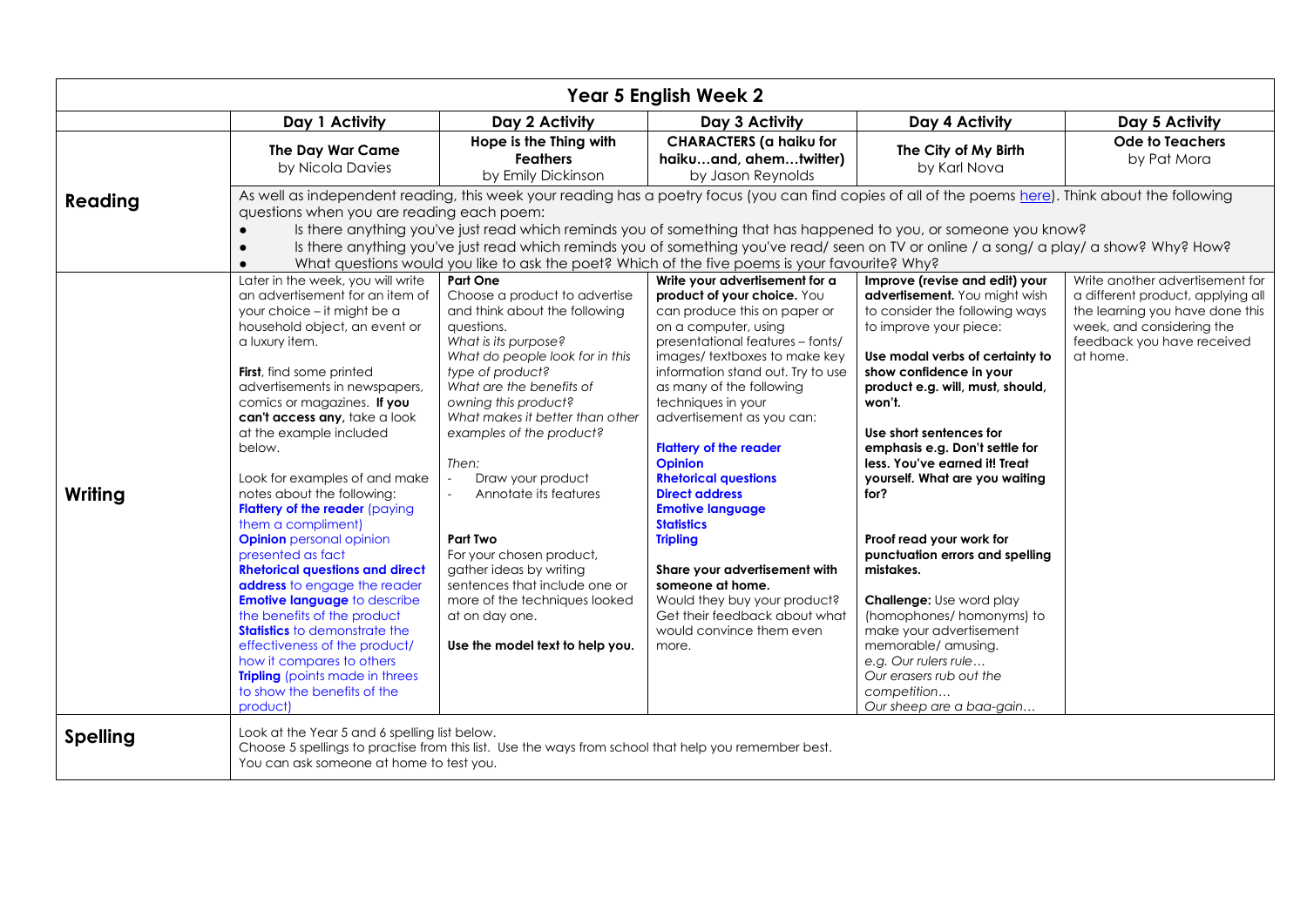## **Our rulers rule!**

**Are your children tired of wonky lines? Are they frustrated by inaccurate measurements? Don't you long for a ruler that guarantees them straight, accurate lines every time?**



**Monarch Rulers** make unequalled rulers for the whole family whilst also providing exceptional value. Using state-of-the-art technology, we guarantee your children's lines will be perfectly straight – *every* time. Because you are committed parents, we know how important it is that your children are successful – that is why our precision rulers feature the clearest scales on the market, allowing us to stay miles ahead of the competition for accuracy. In independent tests, our rulers outperformed our nearest rival by 32%.

Your children's grades and confidence will improve as they experience the happiness that comes with supreme straight lines.

**For a limited time only**, all our rulers cost less than £2.99 – that's **VALUE** underlined.

**BUY NOW** to avoid disappointment.

*Monarch Rulers – when it comes to accurate straight lines, we rule.*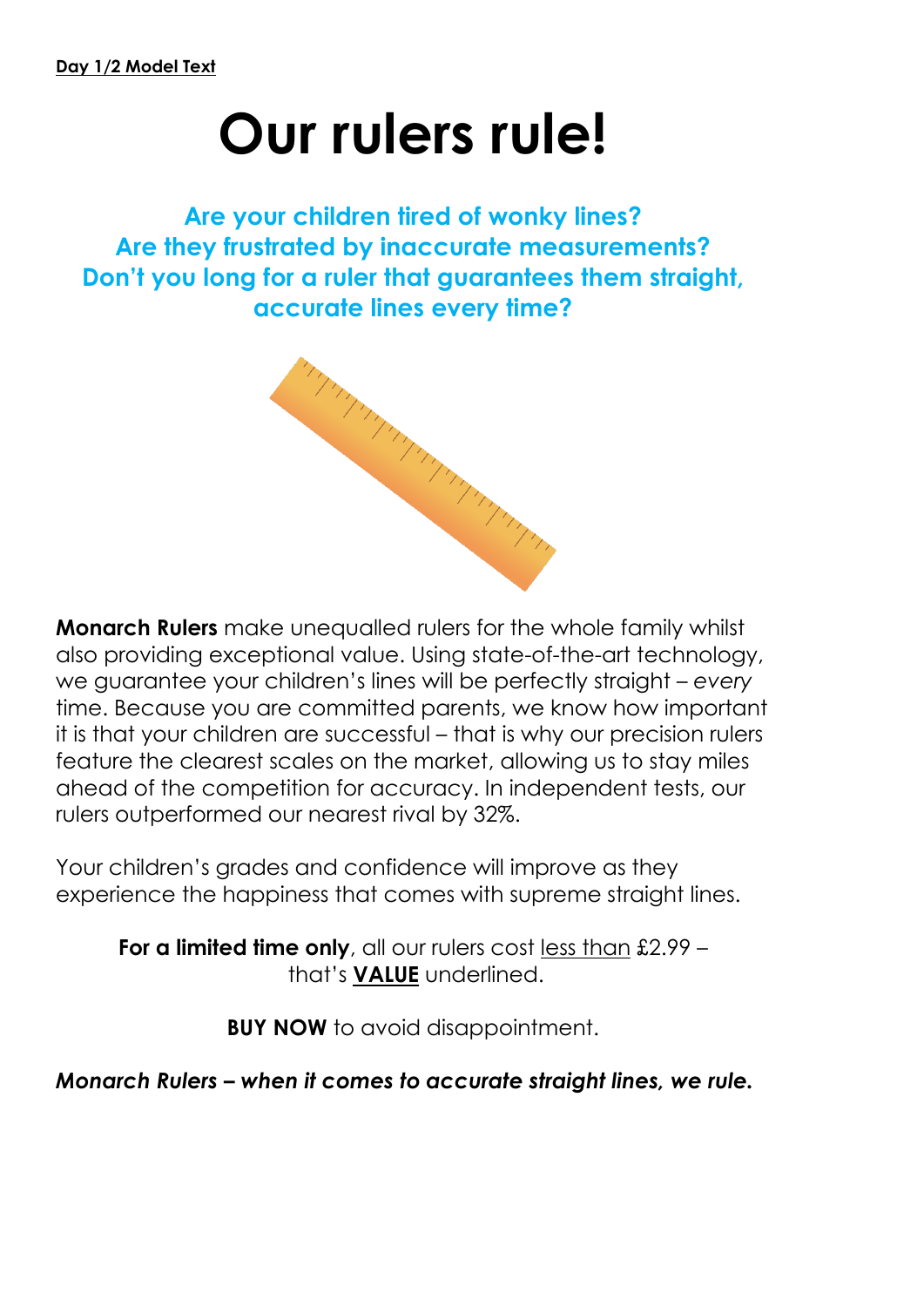## **Day 4 Writing: Improving (revising and editing) writing**

- **Improve (revise and edit) your advertisement.** You might wish to consider the following ways to improve your piece:
- **Use modal verbs of certainty to show confidence in your product.**
- **Use short sentences for emphasis.**
- **Make your language choices more emotive.**
- **Proof read your work for accuracy.**
- **Challenge:** Use word play (homophones/ homonyms) to make your advertisement memorable/ amusing. *e.g. Our rulers rule…/ Rule out the competition… Our erasers rub out the competition… Our sheep are a baa-gain…*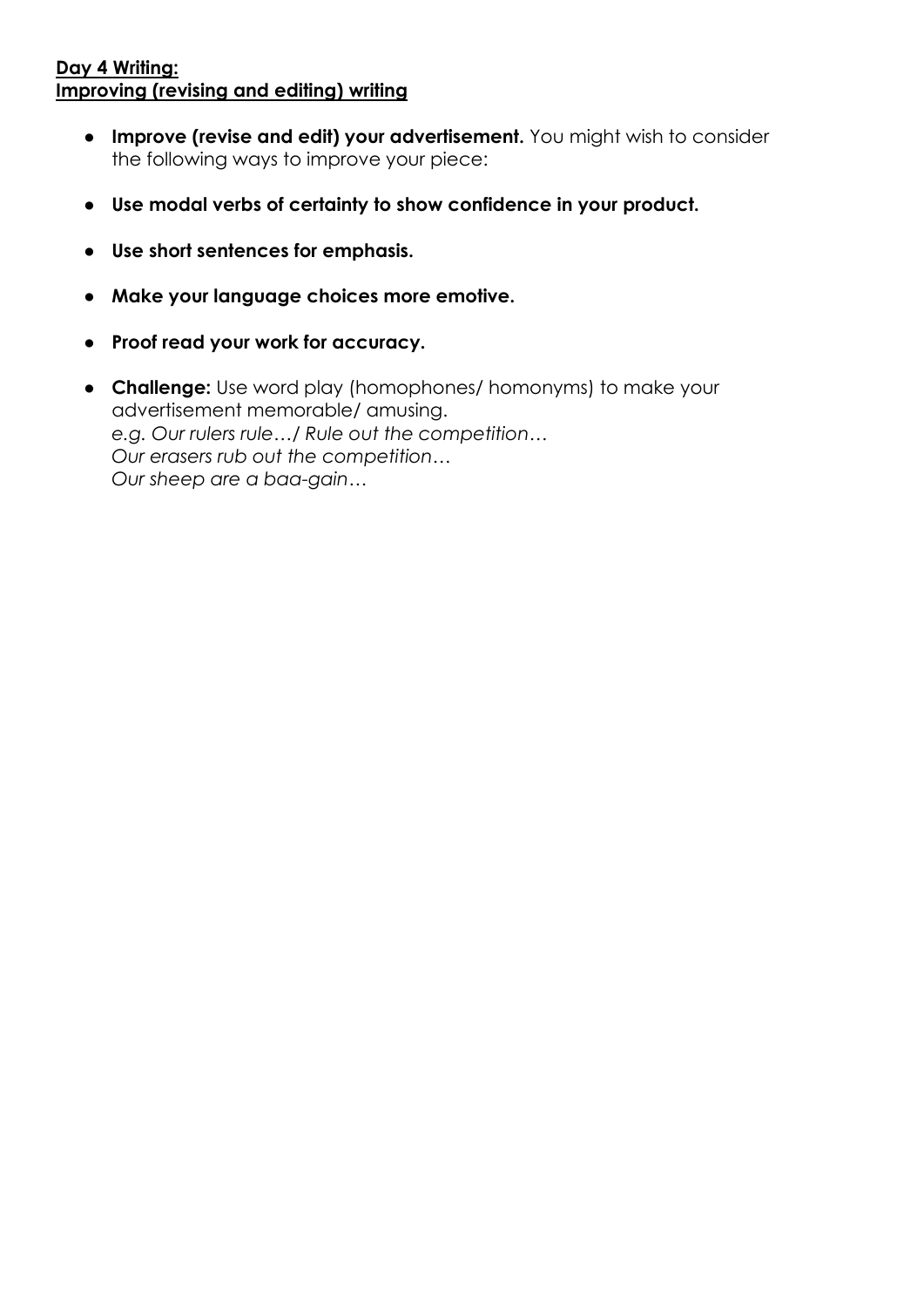## Word list - years 5 and 6

| accommodate              | embarrass           | persuade      |
|--------------------------|---------------------|---------------|
| accompany                | environment         | physical      |
| according                | equip (-ped, -ment) | prejudice     |
| achieve                  | especially          | privilege     |
| aggressive               | exaggerate          | profession    |
| amateur                  | excellent           | programme     |
| ancient                  | existence           | pronunciation |
| apparent                 | explanation         | queue         |
| appreciate               | familiar            | recognise     |
| attached                 | foreign             | recommend     |
| available                | forty               | relevant      |
| average                  | frequently          | restaurant    |
| awkward                  | government          | rhyme         |
| bargain                  | guarantee           | rhythm        |
| bruise                   | harass              | sacrifice     |
| category                 | hindrance           | secretary     |
| cemetery                 | identity            | shoulder      |
| committee                | immediate(ly)       | signature     |
| communicate              | individual          | sincere(ly)   |
| community                | interfere           | soldier       |
| competition              | interrupt           | stomach       |
| conscience*              | language            | sufficient    |
| conscious*               | leisure             | suggest       |
| controversy              | lightning           | symbol        |
| convenience              | marvellous          | system        |
| correspond               | mischievous         | temperature   |
| criticise (critic + ise) | muscle              | thorough      |
| curiosity                | necessary           | twelfth       |
| definite                 | neighbour           | variety       |
| desperate                | nuisance            | vegetable     |
| determined               | occupy              | vehicle       |
| develop                  | occur               | yacht         |
| dictionary               | opportunity         |               |
| disastrous               | parliament          |               |